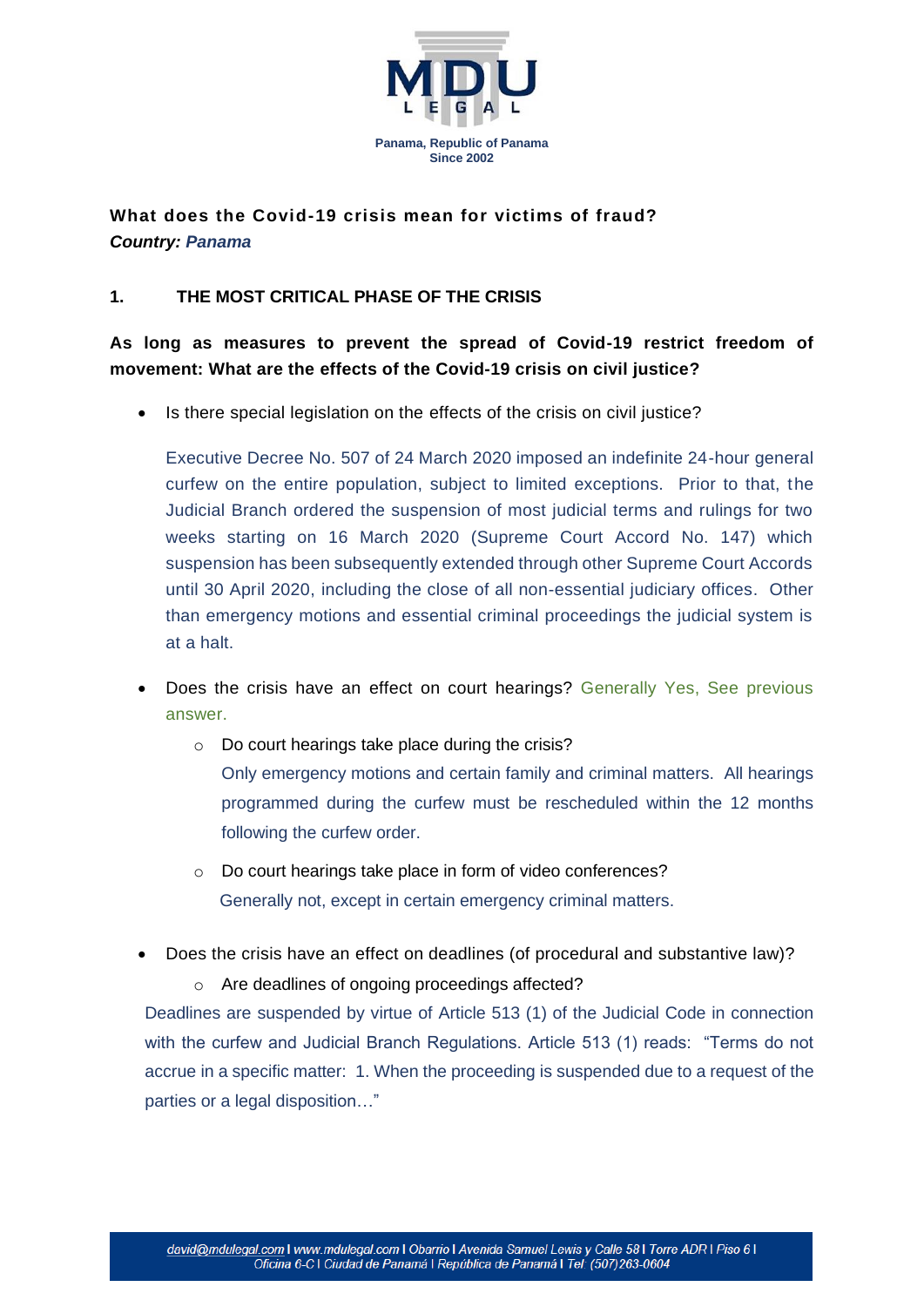

#### o Are deadlines for bringing actins affected (limitation periods)?

Article 1698 of Panama's Civil Code states: "Actions run out by the mere running of time fixed by the law." The Commercial Code states: "Terms fixed for the filing of actions stemming from trade, shall be fatal and unextendible…." It thus appear that there are no exceptions. This however raises a valid question: If claimants do not have access to courts, how can they bring an action to toll the running of the statute of limitations? This appears to be a constitutional due process issue which will likely be the subject of a ruling by the Supreme Court in the short term or the enactment of enabling legislation.

#### • Does the crisis have an effect on enforcement?

o Are enforcement orders issued?

It is highly unlikely that enforcement actions will be filed, handled or pursued while the curfew is still in place.

- o Are there any effects on deadlines? Legislation has been enacted which is pending presidential approval which would extend deadlines to pay certain obligations due to creditors.
- o Can enforcement acts be postponed due to the crisis? Since no actions can be brought due to the court closures enforcement is also postponed by operation of law.
- How do courts work during the crisis?
	- o Are courts closed?

Most courts are closed subject to the exceptions outlined above, except the Supreme Court and only emergency type relief is being reviewed.

- o Can courts / judges be contacted? The Supreme Court requested that courts keep contact with users. Some courts have provided phone numbers or e-mails to facilitate this.
- o Are documents served? Generally not except for certain limited actions.
- How are particularly urgent matters handled, in particular requests for interim measures such as injunctions and freeze orders?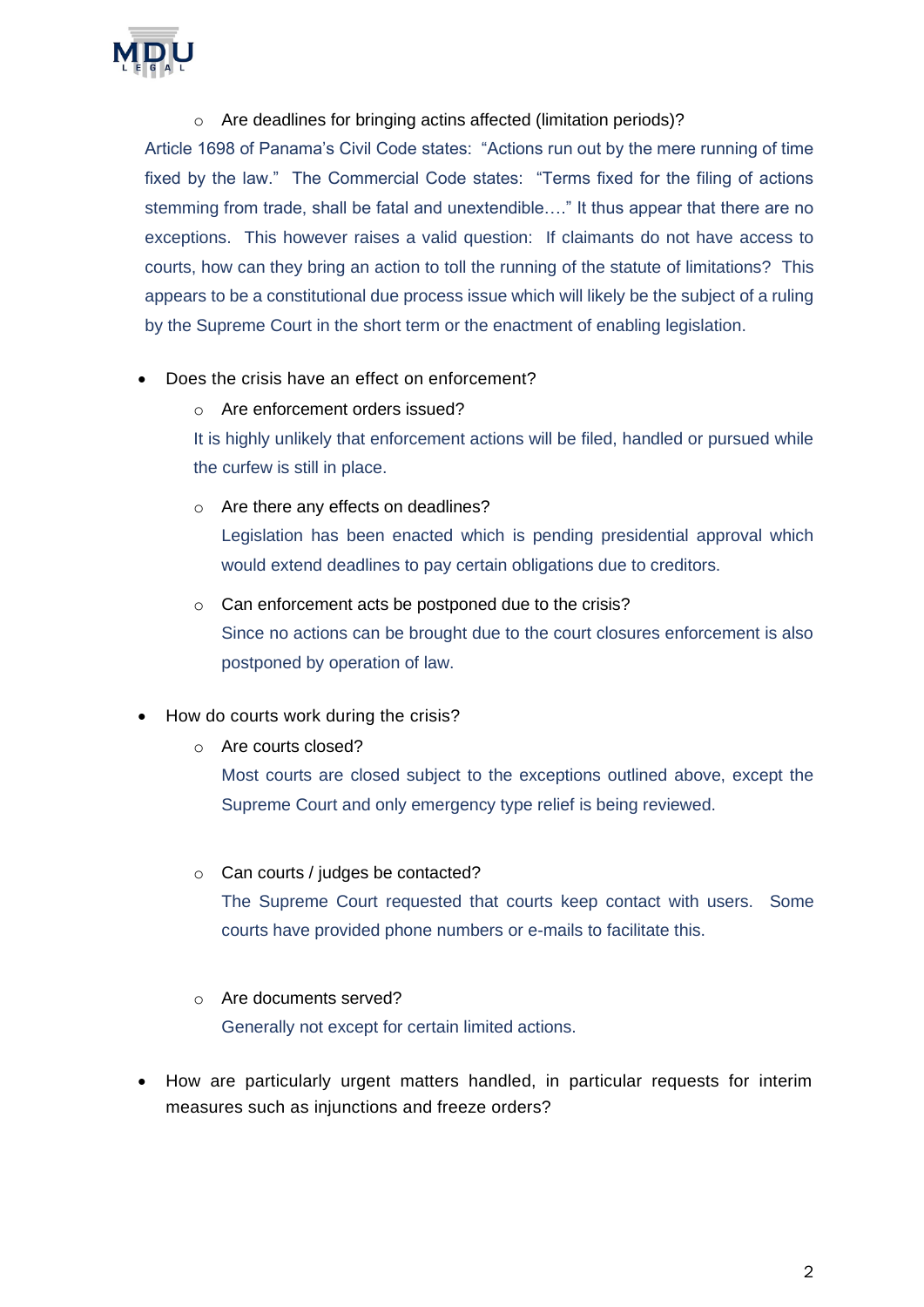

Only emergency motions for relief (cautionary measures) are being considered by the civil courts as all civil courts are virtually shut down. One maritime court remains open to handle emergency matters as is the case in certain criminal courts and the Supreme Court itself.

• How do lawyers work during the crisis?

Lawyers are working remotely subject to the limitations set by the general curfew and the limited availability of judicial resources. Certain administrative bodies and administrative tribunals have facilitated virtual filings and electronic petitions and resolutions.

• How do banks work during the crisis?

They have implemented limited office hours and many are working remotely through electronic banking.

• Does the crisis have an effect on insolvency law?

We expect an increase in insolvency filings and requests for insolvency although the system is not properly set up to handle them since the New Insolvency Law (2017) created specialized insolvency courts which have yet to be implemented. As during prior crises (i.e. US Invasion of Panama) we must expect more out of court informal restructurings than those under court supervision.

• Are there any further effects not addressed in the questions above? Generally not.

### **2. FORECAST: AFTER THE CRISIS AND LONG-TERM EFFECTS**

# **What are the consequences of the Covid 19 pandemic once the pandemic has abated, in the gradual return to a new normality and what are the long-term effects?**

• Which measures introduced during the crisis will be withdrawn immediately?

We expect a gradual relaxation of the curfew and confinement status followed by the execution of economic stimulus measures. Repayment of unpaid rents, taxes, invoices, will take some time and there will likely be a significant impact upon the workforce as many businesses will have to permanently lay off workers.

• Which measures will remain in place?